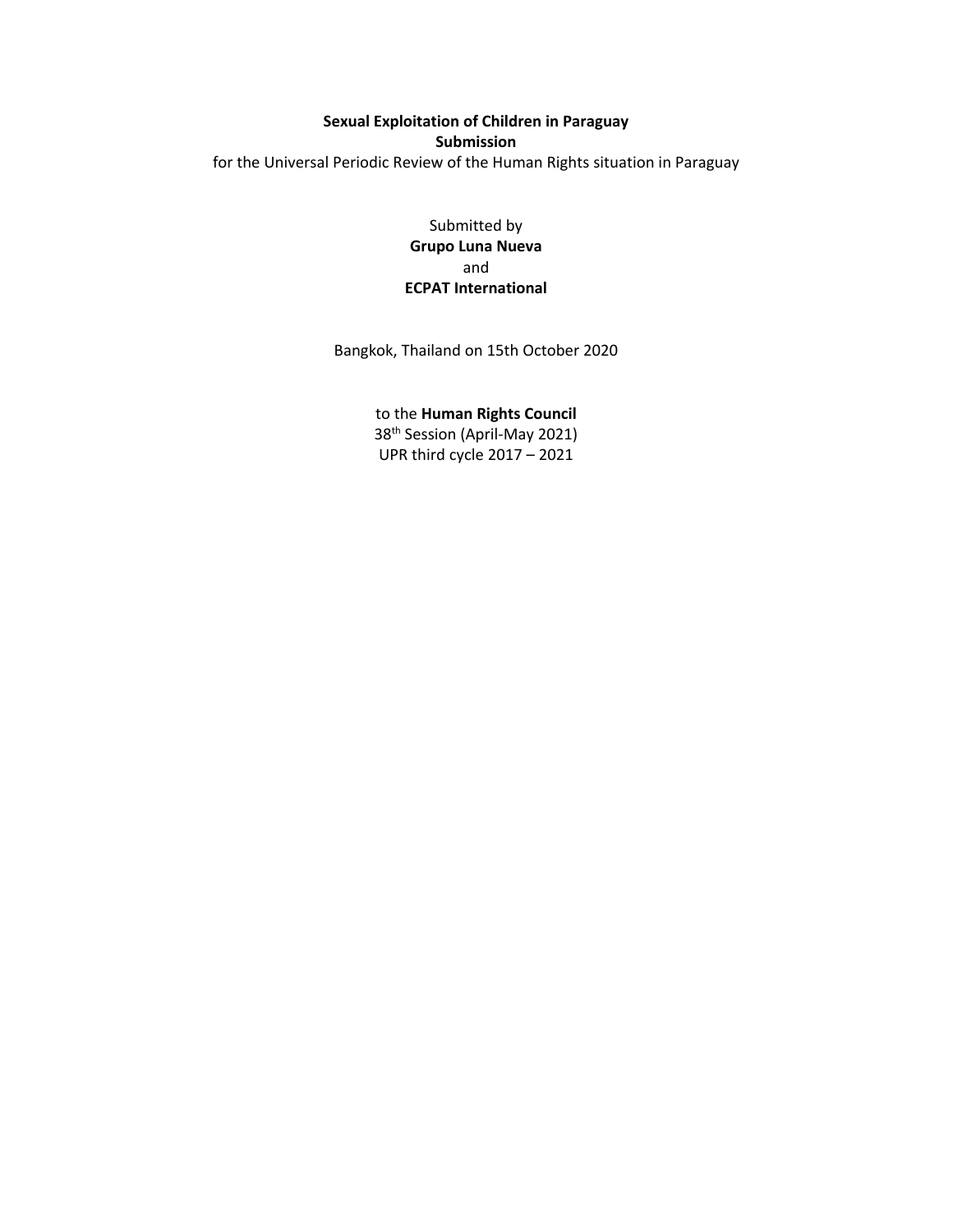

Grupo Luna Nueva Address: Cruz del Defensor 1965, Asuncion, Paraguay Phone: +595 21 603117 Website: [www.](http://www.ecpat.org)grupolunanueva.org



**ECPAT International** Special consultative status Executive Director: Mr. Robbert van den Berg Address: 328/1 Phayathai Road, Ratchathewi, Bangkok 10400, Thailand Phone: +66 2 215 3388 Email: [info@ecpat.org](mailto:info@ecpat.org) Website: [www.ecpat.org](http://www.ecpat.org)

*ECPAT International is <sup>a</sup> global network of civil society organisations working for the eradication of all forms of sexual exploitation of children. For the past 30 years, ECPAT has acted as the international watchdog, monitoring States' response to sexual exploitation of children, and advocating for robust international measures to protect children from sexual exploitation. ECPAT International currently has 121 network members operating in 103 countries.*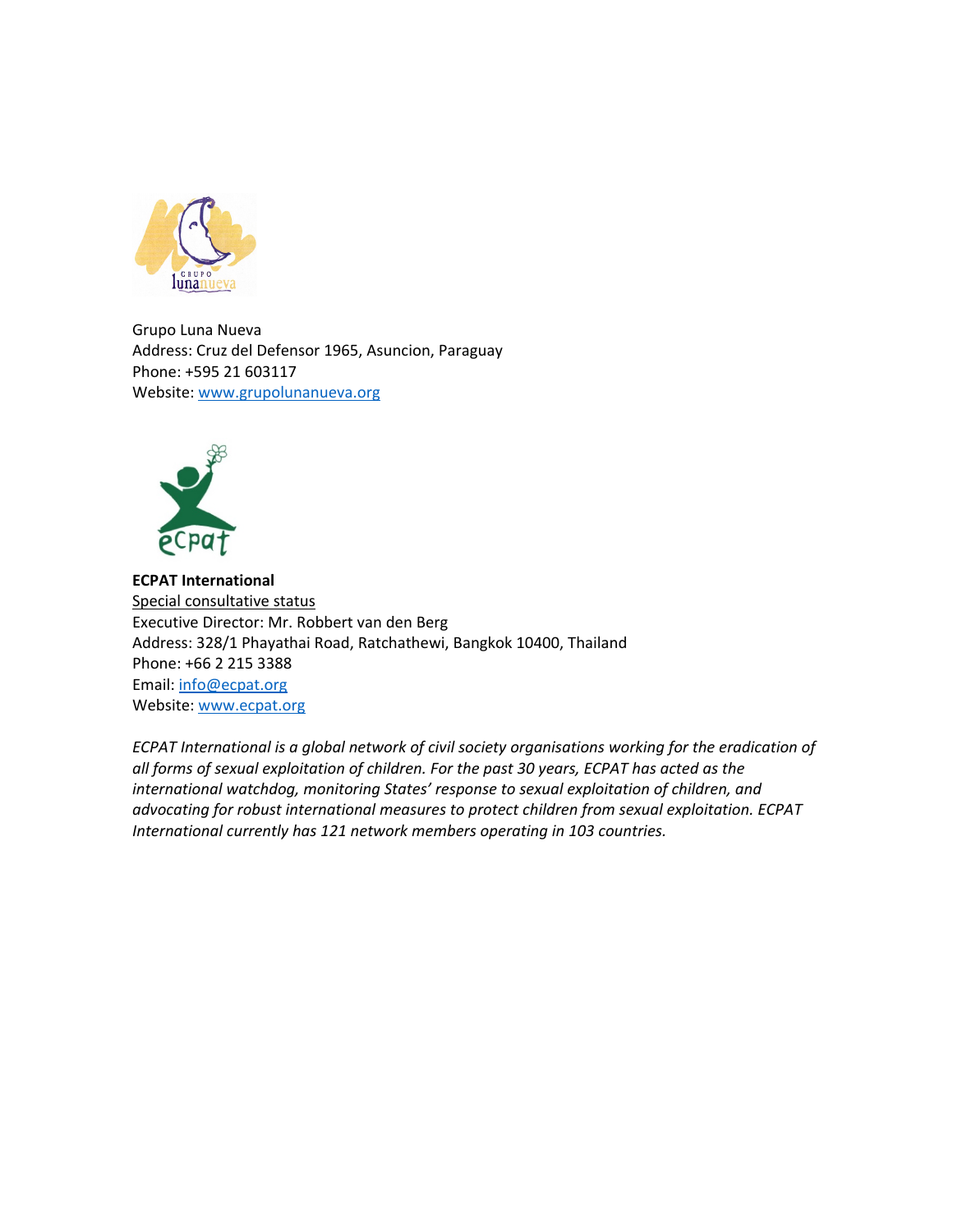#### **Justification for submission**

- 1. The purpose of the present submission is two-fold: (1) to serve as an update on the progress that has been made by the Government of Paraguay (GoP) to end the sexual exploitation of children (SEC) in the country, and (2) to assess the level of implementation of the UPR recommendations relating to SEC made in 2016.
- 2. During Paraguay'<sup>s</sup> previous UPR in 2016, the report of the Working Group contained 42 recommendations related to children's rights,<sup>1</sup> of which 10 are directly related to SEC.<sup>2</sup> Five of these recommendations related to SEC in general,<sup>3</sup> two encouraged Paraguay to ratify the Optional Protocol to the Convention on the Rights of the Child on <sup>a</sup> Communications Procedure (OPIC),<sup>4</sup> two related to child trafficking<sup>5</sup> and one related to the sexual exploitation of children in travel and tourism. 6

## **Methodology and Scope**

- 3. The content of this report is based on country work experience of the Grupo Luna Nueva and desk research by ECPAT International.
- 4. The scope of this report is limited to SEC and its different manifestations, including exploitation of children in prostitution,<sup>7</sup> online child sexual exploitation (OCSE), child sexual abuse materials (CSAM), $^8$  child trafficking for sexual purposes, sexual exploitation of children in the context of travel and tourism (SECTT)<sup>9</sup> and child, early and forced marriage (CEFM).

## **Current status and developments of sexual exploitation of children in Paraguay**

*General overview of country conditions*

- 5. The Republic of Paraguay is <sup>a</sup> presidential republic organised into 17 administrative departments.<sup>10</sup> It is a landlocked country with shared borders with Brazil, Argentina and Bolivia.<sup>11</sup> As of 2018, Paraguay had a population of around 6.956 million people, of which 2.446 were under the age of 18. $^{12}$
- 6. Whilst the poverty rate fell from 24.2 percent in 2018 to 23.5 percent in 2019, the COVID 19 pandemic struck during <sup>a</sup> period of growth for Paraguay and is expected to have profound negative economic consequences.<sup>13</sup> This is likely to cause a slowdown in poverty reduction as well as a rise in unemployment.<sup>14</sup> As of 2018, Paraguay had the 97<sup>th</sup> largest economy in the world.<sup>15</sup> Furthermore, in 2018, Paraguay ranked 98<sup>th</sup> out of 189 countries on the Human Development Index, placing it in the high development category.<sup>16</sup>
- 7. High levels of sexual abuse and sexual violence have been identified by UNICEF, in its 2019 report on Paraguay, as particular areas of concern for the country. 17 In 2018, the Public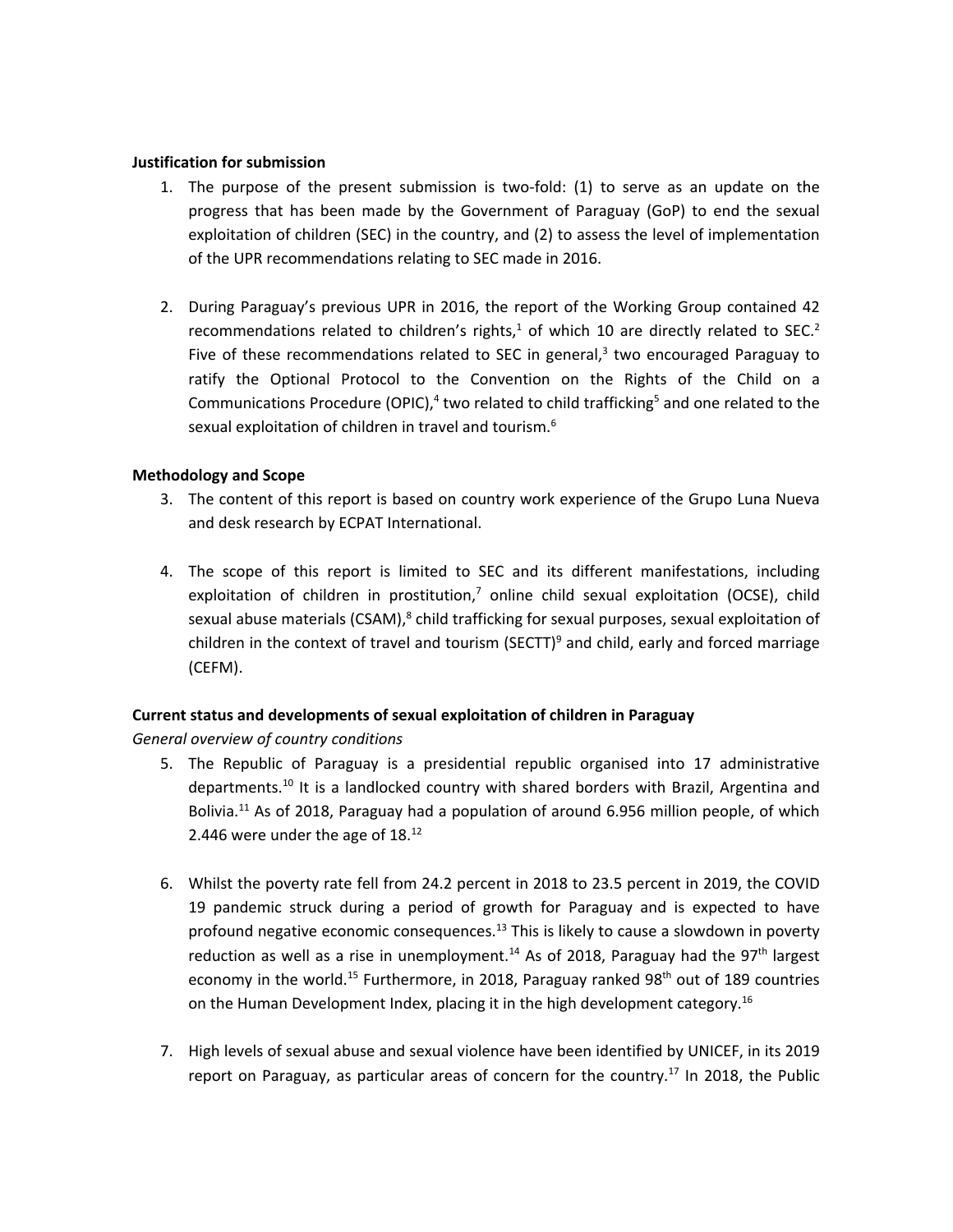Prosecutor´s office dealt with more than 5000 cases of crimes against children, 51% of which involved some form of sexual abuse.<sup>18</sup> Further, in 2020, there were 869 registered cases of child sexual abuse between January and April, with 98% of these involving children under the age of 13.<sup>19</sup> Of these cases, 80% involved girl victims and in 20% the victim was <sup>a</sup> boy. 20

## *Exploitation of children in prostitution*

8. Unfortunately, the lack of recent research and information relating to the exploitation of children in prostitution makes it difficult to provide an accurate, up to date picture of the magnitude of the problem within the country today.

## *Online child sexual exploitation*

- 9. As of 2018, there were around 106.9 mobile cellular subscriptions per 100 inhabitants<sup>21</sup> and 64.99% of people using the Internet within Paraguay.<sup>22</sup> The increasing use of mobile phones and the proliferation of Internet access, although conducive to innovation and development, present potential and growing new vulnerabilities to the sexual exploitation of children in the online environment. The misuse of available technologies offers perpetrators new ways to groom and exploit children. In addition, the anonymity of the Internet facilitates the exchange and dissemination of child sexual abuse materials (CSAM).<sup>23</sup>
- 10. In <sup>a</sup> 2016 study conducted with 2208 children aged 11-18, it was revealed that 92% of children in the sample had received unsolicited pornographic images.<sup>24</sup> Further, 22% of the sample had had sexual conversations or engaged in virtual sex. Of this 22% (486), 98 children had engaged in such activities with an anonymous person and 147 with an adult. <sup>25</sup> Moreover, 5% (110) of the children surveyed had been victims of sexual extortion online.<sup>26</sup> Over two hundred children reported having met someone online who insisted on meeting in person, 5% of whom were then victims of assault or sexual abuse by this person.<sup>27</sup>Finally, 31% (684) of the children reported knowing a friend or colleague who had been asked to send sexual content on the Internet.<sup>28</sup>
- 11. In an interview with media outlets, the prosecutor for computer crimes indicated that, in 2020, the Computer Crime Prosecutor'<sup>s</sup> Office has been receiving over 100 CSAM reports a week.<sup>29</sup> This CSAM is often shared through social media or email and usually contains victims aged 13-15.<sup>30</sup> In 2018, of around 5000 reported cases of crimes against children, 10% were related to CSAM.<sup>31</sup> Despite these indications that children in Paraguay are indeed vulnerable to OCSE offences, there is <sup>a</sup> worrying lack of protection offered by the legislation, as will be explored in further detail below.

## *Sale and trafficking of children for sexual purposes*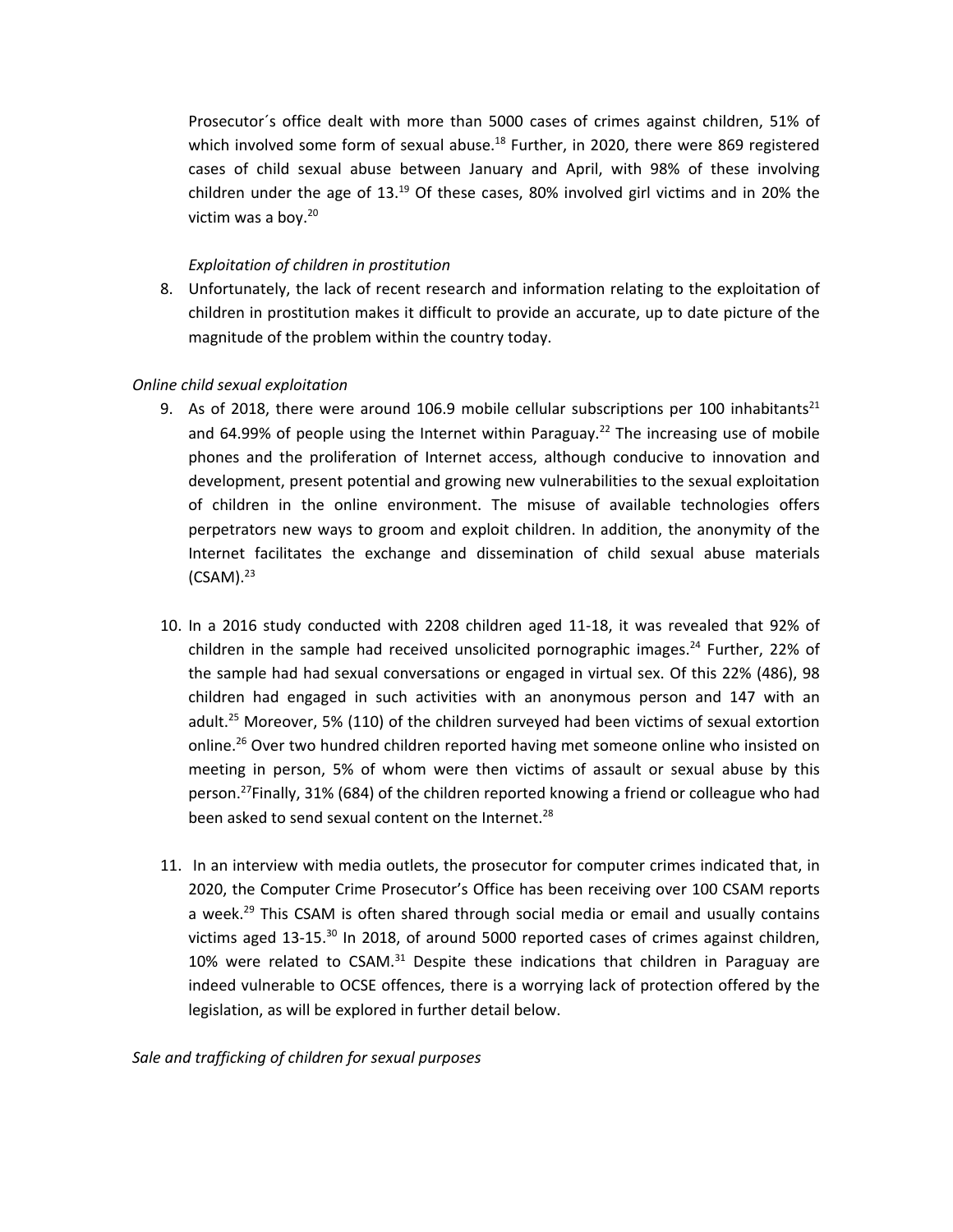- *12.* ´The trafficking of children in Paraguay is often conducted through the practice of *criadazgo*, young children being sent to carry out domestic work in the homes of other families, and through the use of children for labour, with the most recent government statistics from 2011 indicating that 23.5% (436,419) of children between 5 and 17 were carrying out some form of child labour<sup>32</sup> and 2.5% (46,993) were in situations of *criadazgo*. 33
- 13. Victims of *criadazgo* usually come from poor families in rural regions and are sent to wealthier families, usually in urban areas, to carry out child labour. 34 Children involved in the practice are thought to be at much higher risk of suffering from maltreatment and sexual abuse,<sup>35</sup> with statistics provided by Luna Nueva in 2014 suggesting that 90% of adolescents who had been sexually exploited were previously subjected to *criadazgo*. 36
- 14. A 2011 study into the internal trafficking of children for sexual purposes identified that girls were tricked by offers of work before being trafficked.<sup>37</sup> Further, construction zones, bars, cheap lodging and bus terminals throughout the country were identified as hot spots for children being trafficked for sexual purposes.<sup>38</sup> According to the Government, human trafficking is currently third behind only arms and drugs trafficking for the illegal business that generates most money.<sup>39</sup> Further, the Government estimates that 70% of all victims are women and girls, with 3 out 4 subjected to sexual exploitation. 40

## *Sexual exploitation of children in travel and tourism*

- 15. According to government statistics, 1,215,645 tourists visited Paraguay in 2019.<sup>41</sup> Although there is <sup>a</sup> disappointing lack of research and information available on the sexual exploitation of children in travel and tourism in Paraguay, the Global Study on SECTT previously identified that rising tourism arrivals in the region has been associated with an increased number of offenders actively seeking opportunities to sexually exploit children. 42
- *16.* Only 6 travel and tours operators with operations in Paraguay, including hotels and associations, have signed the Code of Conduct for the Protection of Children from Sexual Exploitation in Travel and Tourism which aims to protect children from sexual abuse in travel and tourism.<sup>43</sup> Currently there is only one company based in Paraguay that is a signatory of The Code

## *Child, early and forced marriage*

17. Child, early and forced marriage remains an important issue in Paraguay, with UNICEF highlighting that between 2012 and 2018, amongst women aged 20-24, 4% were married before turning 15 and 22% were married before 18. 44 There are no statistics available regarding child marriage involving boys. The United Nations Population Fund has indicated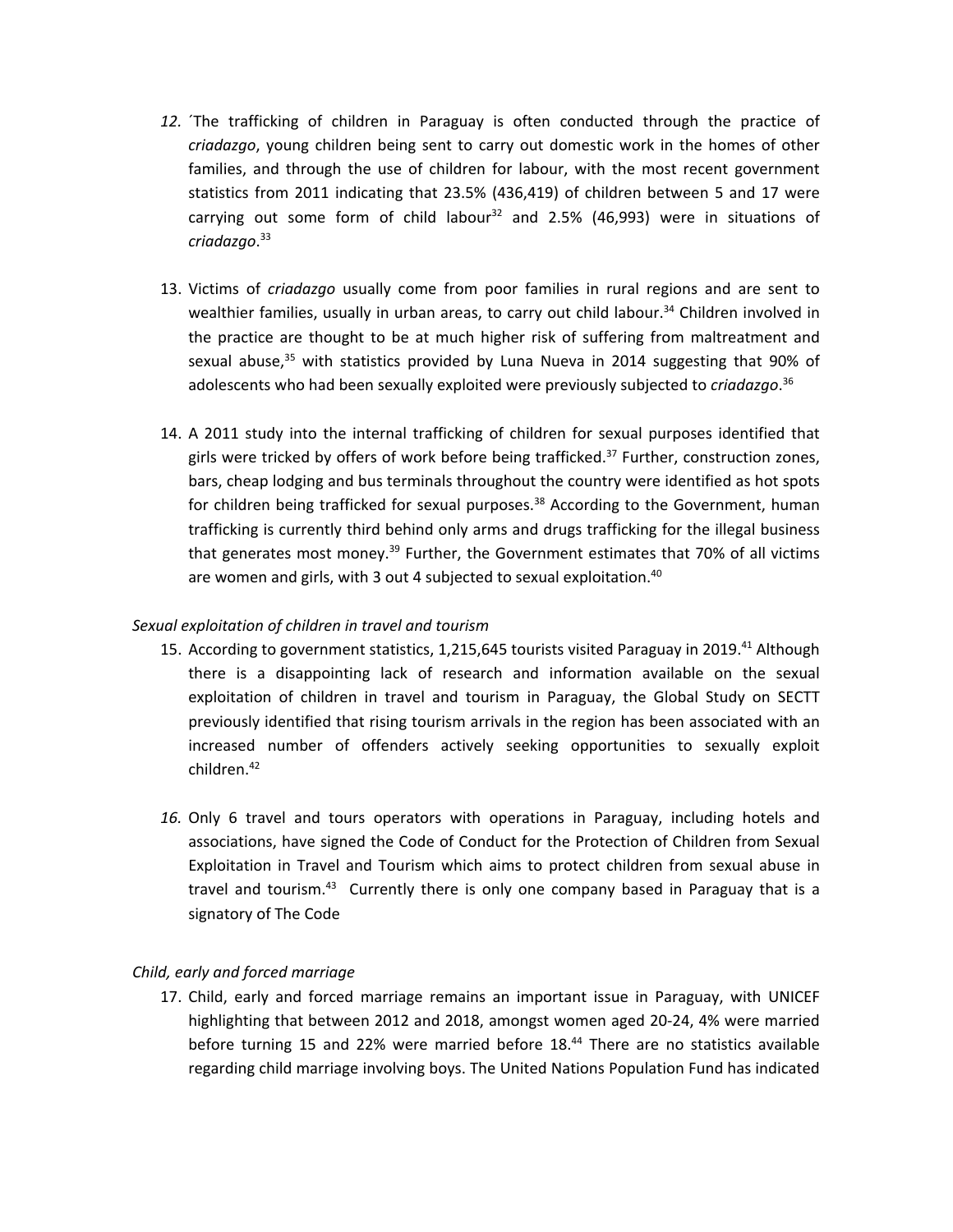that the practice of child marriage has been normalised within Paraguay, with around 80% of marriages of girls under 18 involving an older male.<sup>45</sup> This often results in a discontinuation of study, early motherhood and <sup>a</sup> position of subordination within the marriage. 46

18. Statistics from 2016 show that the areas most affected by child marriage were Alto Paraguay, Asunción, Alto Paraná and Resto, as well as amongst indigenous and Guarani speaking communities.<sup>47</sup> Poverty has been shown to be a driver of child marriage, with 37% of women from the population´s poorest fifth married before 18 compared to 9% from the richest fifth.<sup>48</sup> Moreover, the level of education attained had a direct impact on likelihood of being married before turning 18, with 45% of women with no education married before 18 compared with only 6% of those who had completed higher education. 49

#### **Legislative framework on prohibition of sexual exploitation**

- 19. Under Paraguayan law it is established that anyone aged 13 or under is considered as <sup>a</sup> child and anyone aged 14-18 is considered as an adolescent.  $50$
- 20. The age of sexual consent is set at 14 under Article 135 of the Paraguayan Penal Code. 51 Performing sexual acts on or inducing <sup>a</sup> child under 14 to carry out sexual acts on himself/herself or third parties will be punishable with imprisonment up to three years or a fine.<sup>52</sup> When the perpetrator has carried out sexual intercourse with the victim the punishment will be between two and ten years imprisonment and if the victim is under 10 years old the imprisonment may increase to fifteen years.<sup>53</sup>
- 21. Under the ´*estupro*' provision in Article 137, "<sup>a</sup> man who persuades <sup>a</sup> girl of 14-16 to carry out extramarital intercourse will be punished with a fine".<sup>54</sup> In addition, an adult engaging in sexual acts with <sup>a</sup> person of the same sex aged 14-16 will be punished with <sup>a</sup> fine or up to two years imprisonment. 55 These provisions mean that protection is provided to girls aged 14-16 only when the offending man is married, as per Article 137, or when the offender is <sup>a</sup> woman, as per Article 138. Further, the punishment of <sup>a</sup> fine under Article 137 is insufficient in protecting girls aged 14-16. In addition, boys aged 14-16 will only be protected when the perpetrator is <sup>a</sup> man. The lack of close in age exemption under Article 138 could also result in the criminalisation of same sex consensual sexual activity. When the perpetrator of offences under Articles 135 and 137 is under 18 the penalty may be rescinded.

## *Exploitation of children in prostitution*

22. Engaging in prostitution is not criminalised under Paraguayan law. However, inducing <sup>a</sup> child under 16 to prostitution will be punishable with <sup>a</sup> fine or up to five years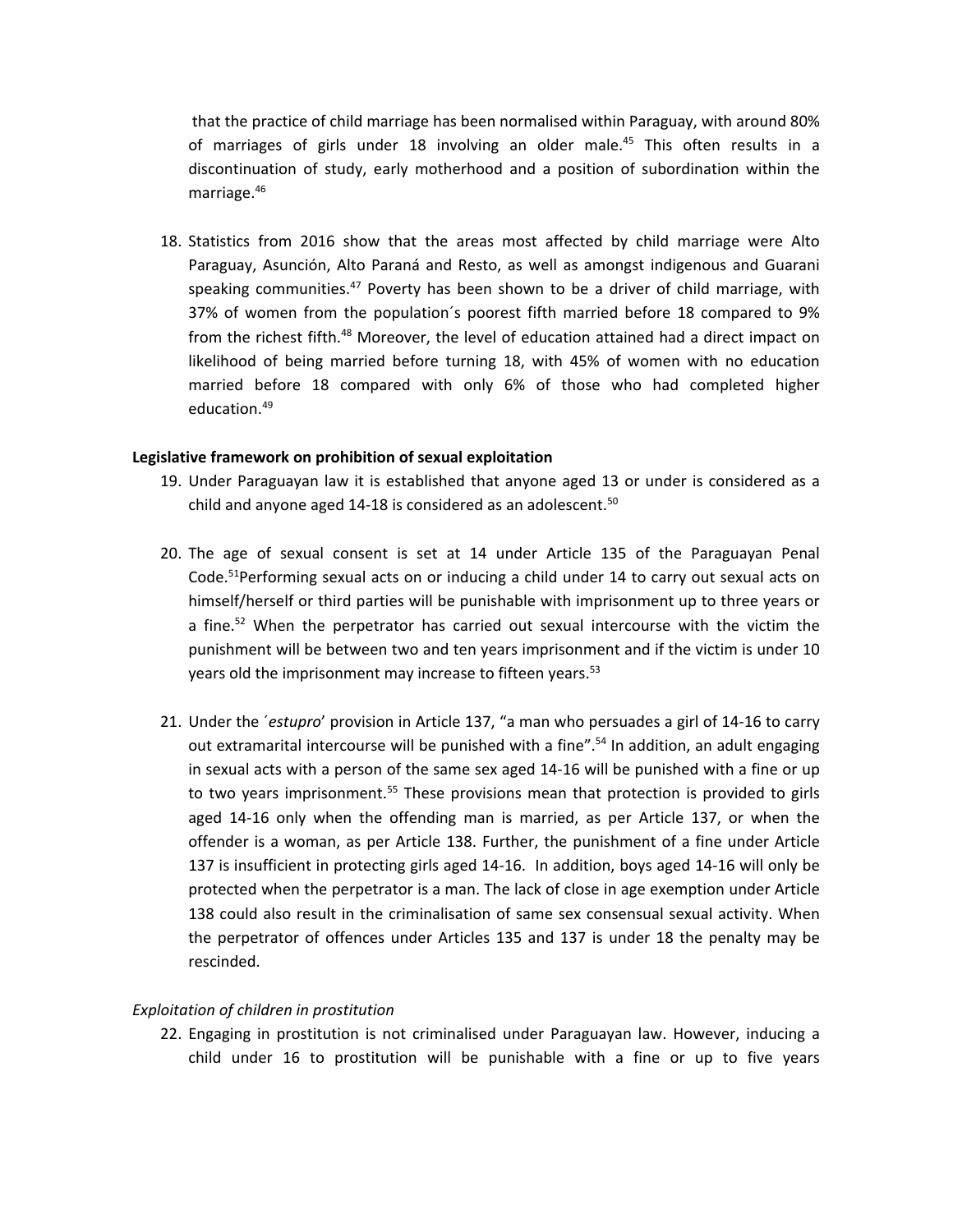imprisonment. 56 However, for children aged 16-18 the same offence will only be criminalised when the perpetrator has abused the helplessness, trust or naivety of the victim or is in charge of the victim's education.<sup>57</sup> When the offender acts commercially, the punishment will be increased with imprisonment of up to six years.<sup>58</sup> Moreover, if the victim is under 14, the punishment will be increased to up to eight years imprisonment.<sup>59</sup>

- 23. Prostitution is also considered under the Anti Trafficking Law which makes it an offence to capture, transport, transfer or receive <sup>a</sup> victim for the purpose of sexual exploitation. 60 Receiving benefits from another´s participation in prostitution is considered under the definition of sexual exploitation. $^{61}$  When the victim is aged between 14-16 the punishment will be two to fifteen years of imprisonment and when the victim is 13 or under the punishment will be raised to up to twenty years imprisonment.  $62$
- 24. Lastly, under Article 226 of the Penal Code, anyone who severely violates his/her legal duty of care or education of another and exposes them to practicing prostitution, will face a fine or up to three years imprisonment. $^{63}$  The attempt at carrying out crimes under the Penal Code is punishable with <sup>a</sup> sentence not exceeding three quarters of the legal maximum for the commission of that offence. 64

#### *Online child sexual exploitation*

- 25. Under Article 1of Law 2681 it is prohibited to produce or reproduce publications that depict sexual acts in which <sup>a</sup> person younger than 18 is taking part or exhibiting their genitals.<sup>65</sup>In addition, it is prohibited to distribute, import, export, offer, exchange, exhibit, broadcast, promote or finance the production or reproduction of these publications.<sup>66</sup> Furthermore, it is an offence to organise, finance or promote spectacles, public or private, in which a person under 18 participates by performing sexual acts.<sup>67</sup> The acquisition, consumption or possession of such material is also criminalised.<sup>68</sup> It will be considered as an aggravating circumstance for the above crimes when the child is under 14, or when the perpetrator was a guardian or caregiver to the child.<sup>69</sup>
- 26. Unfortunately, the Paraguayan legislation contains many omissions with regards to CSAM and OCSE related offences. Firstly, there is no definition of CSAM provided in line with the OPSC, leaving room for ambiguity as to whether audio, written, virtual or material depicting <sup>a</sup> minor would be considered as CSAM. Moreover, none of the prohibited acts refer explicitly to acts carried out in an online environment.
- 27. Crucially, there are no provisions under Paraguayan law that explicitly define or criminalise forms of online child sexual exploitation other than CSAM, such as live streaming of sexual abuse material, online grooming, online sexual extortion or unsolicited sexting. Whilst article 135 of the Penal Code prohibits conducts similar to offline grooming; it is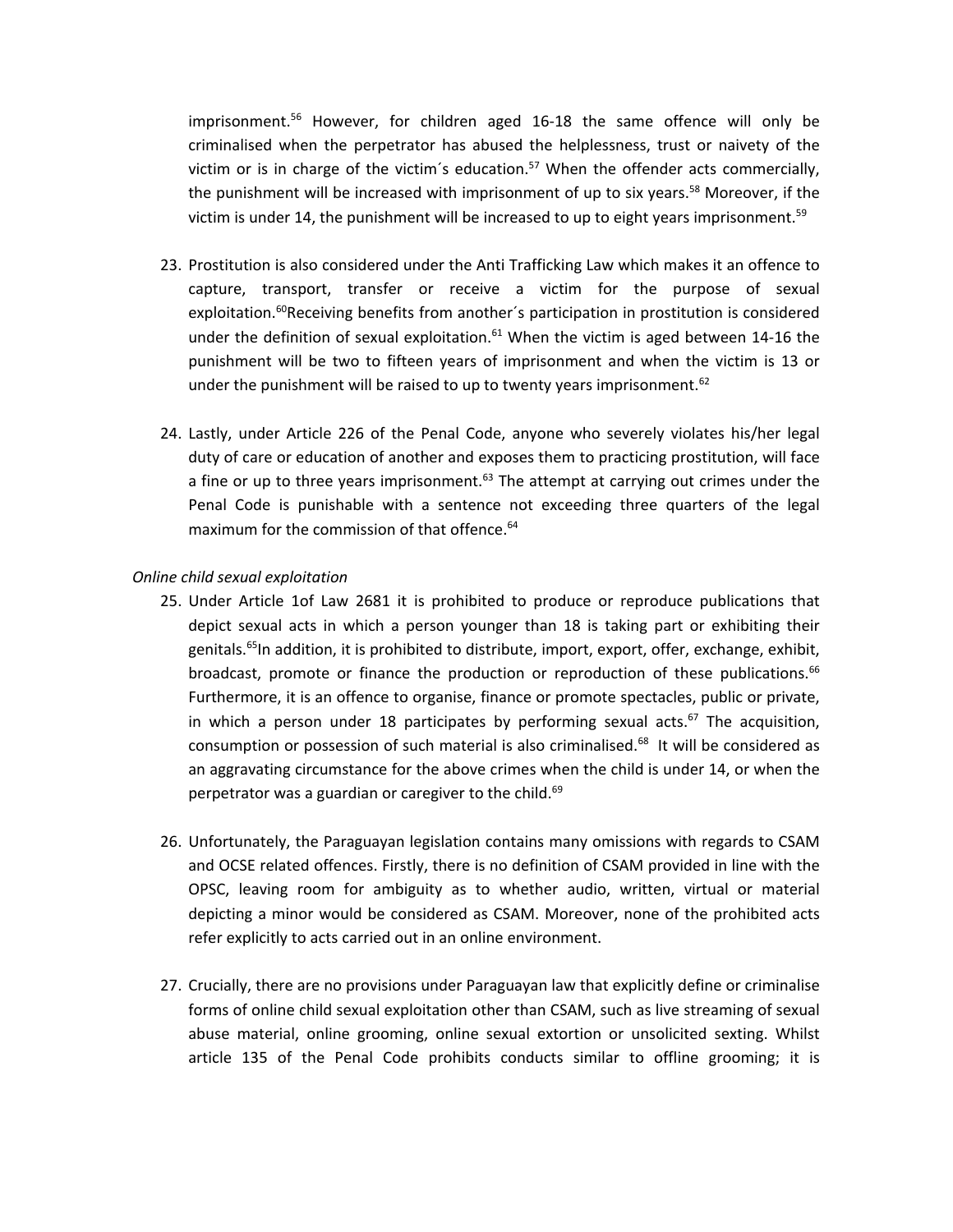considered <sup>a</sup> crime to contact <sup>a</sup> child, through verbal obscene manifestations or pornographic publications, with the intention of sexually stimulating him/her or inducing <sup>a</sup> child to perform sexual activity,<sup>70</sup> it does not explicitly include online solicitation for sexual purposes.

28. Another omission in the law relating to CSAM is the lack of an exemption clause concerning sexting between minors. The lack of such <sup>a</sup> clause may result in children becoming offenders for engaging in consensual sexting between peers or creating CSAM in an abusive or exploitive situation. It is clear that this would not be in the best interests of the child. Finally, there is no obligation for Internet Service Providers in Paraguay to filter, block or report instances of CSAM. Under the law prohibiting CSAM there is an obligation for anyone who became aware of such crimes to report them to the police or public ministry.<sup>71</sup> Further, under Law 5653, ISPs are required to supply all customers with free of charge software that detects, filters, blocks and eliminates harmful content.<sup>72</sup>

## *Sale and trafficking of children for sexual purposes*

- 29. Under the Anti Trafficking Law it is an offence to capture, transport, transfer or receive <sup>a</sup> victim for the purpose of, among other things, sexual exploitation and servile marriage.<sup>73</sup> When the victim is aged between 14-16 the punishment will be two to fifteen years of imprisonment and when the victim is 13 or under the punishment will be raised to up to twenty years imprisonment.<sup>74</sup> Additionally, anyone who benefits economically from services conducted by <sup>a</sup> victim of trafficking, but who was not involved in the trafficking itself, will be punished with up to five years imprisonment. <sup>75</sup>Furthermore, victims of human trafficking are not punishable for the commission of any crime that is the direct result of being trafficked. 76
- 30. The means used to carry out the trafficking offence i.e. fraud, deception, coercion etc is not required to constitute an offence for adults or children, and instead is considered under the aggravated penalties.<sup>77</sup>Only children aged 16 or under are included under the aggravating penalties within the trafficking legislation, meaning that child victims over 16 are effectively treated as adults. The trafficking of children within and outside of theh national territory is criminalised under the Paraguayan legislation.<sup>78</sup> Finally, the sale of children is not considered as an offence under Paraguayan legislation.

#### *Sexual exploitation of children in travel and tourism*

31. There is no specific legislation that prohibits SECTT in Paraguay, with the Tourism Law mentioning only that the trafficking of minors for sexual purposes which is linked to tourism will be liable for the sanctions provided under the Penal Code.<sup>79</sup>

## *Child, early and forced marriage*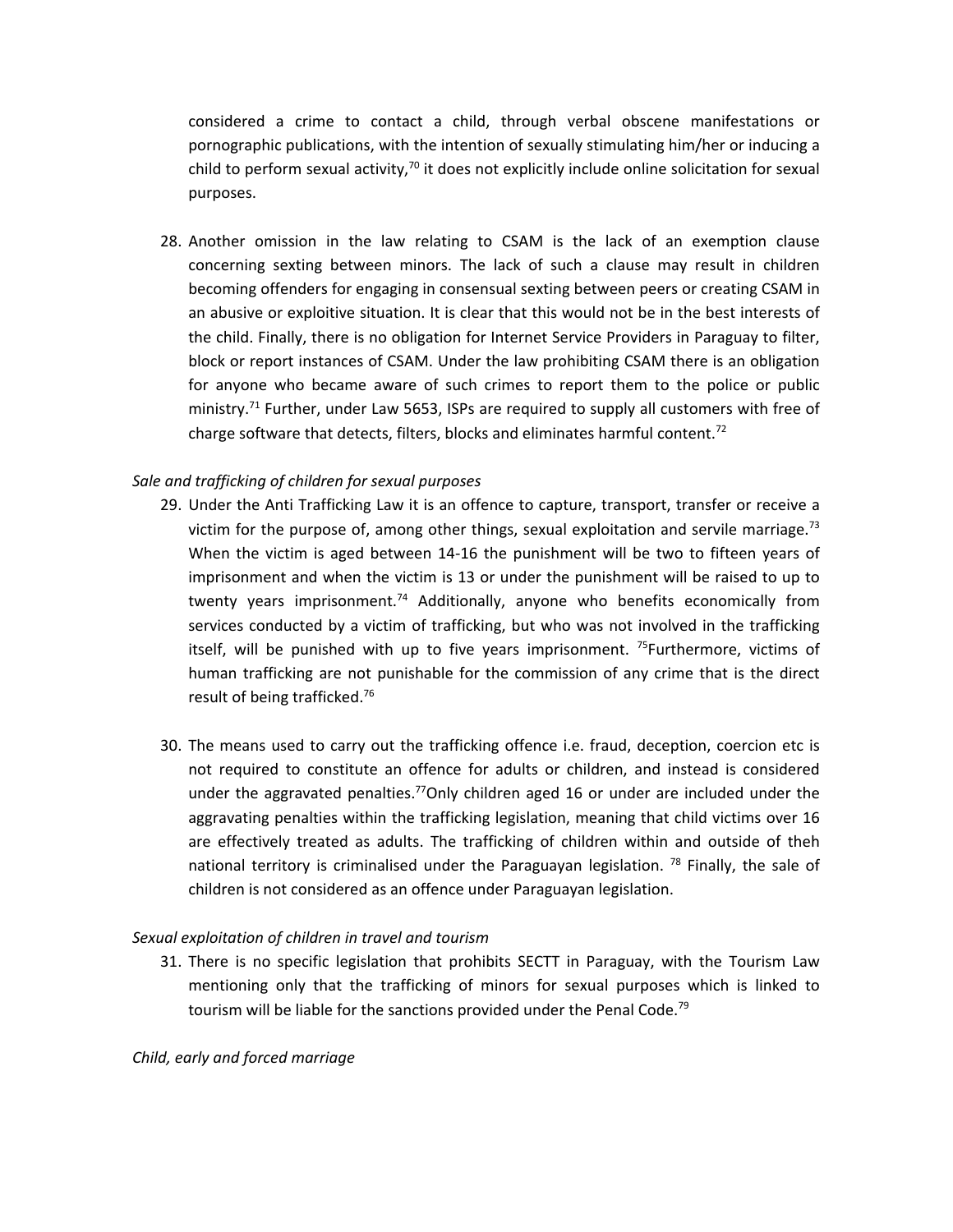32. The minimum age of marriage is set at 18 under the Civil Code. $^{80}$  However, an exception exists whereby <sup>a</sup> child aged 16 or over may marry with the consent of his/her parent, guardian or, in the case that both parents are incapable or have lost parental authority, <sup>a</sup> judge.<sup>81</sup> Whilst the forced marriage of children is not included as a specific offence under Paraguayan law, trafficking for the purposes of servile marriage is considered as an offence under Article 5 of the Anti-Trafficking Law.<sup>82</sup>

## *Extraterritorial jurisdiction and extradition*

- 33. All crimes carried out, by Paraguayan citizens or foreigners, within Paraguay'<sup>s</sup> territory will be punishable unless the perpetrator has already been tried in another country.<sup>83</sup> Certain listed crimes, including trafficking offences, that are committed abroad will be punishable within Paraguay, but only when the perpetrator has entered the country and hasn'<sup>t</sup> already been sentenced or acquitted in another State.<sup>84</sup> For all other crimes, the principle of double criminality applies, meaning that in order to be <sup>a</sup> punishable act the offence must also be punishable in the place of its execution.<sup>85</sup> Further, the alleged offender must have Paraguayan nationality or be <sup>a</sup> foreigner who is subsequently present in Paraguay after the offence.<sup>86</sup> The Paraguayan legislation does not explicitly recognise extraterritorial jurisdiction when the victim is <sup>a</sup> citizen of Paraguay.
- 34. The Criminal Procedure Code states that extradition will be governed by international law, international treaties or by the rules of reciprocity when there is no applicable rule.<sup>87</sup>Currently, Paraguay has bilateral treaties with 27 States as well as two regional multi-lateral extradition treaties. 88

## **Recommendations to the Government of Paraguay**

- 1. Amend legal provisions relating to prostitution in order to expand protection of children aged 16-18 in all circumstances;
- 2. Adopt <sup>a</sup> definition of child sexual abuse material in line with Article 2(c) of the OPSC;
- 3. Adopt specific legal provisions to criminalise other offences related to online child sexual exploitation such as online grooming, live streaming of sexual abuse and sexual extortion;
- 4. Amend the law regulating Internet Service Providers to obligate them to block, filter and report all instances of child sexual abuse materials detected on their systems;
- 5. Adopt specific legal provisions to explicitly criminalise the sale of children;
- 6. Establish 18 as the legal age of marriage without any possible exception;
- 7. Remove the double criminality requirement in provisions relating to extraterritorial jurisdiction;
- 8. Ensure that all SEC offences are included as extraditable offences.

## **Implementation**

*National policies and programmes*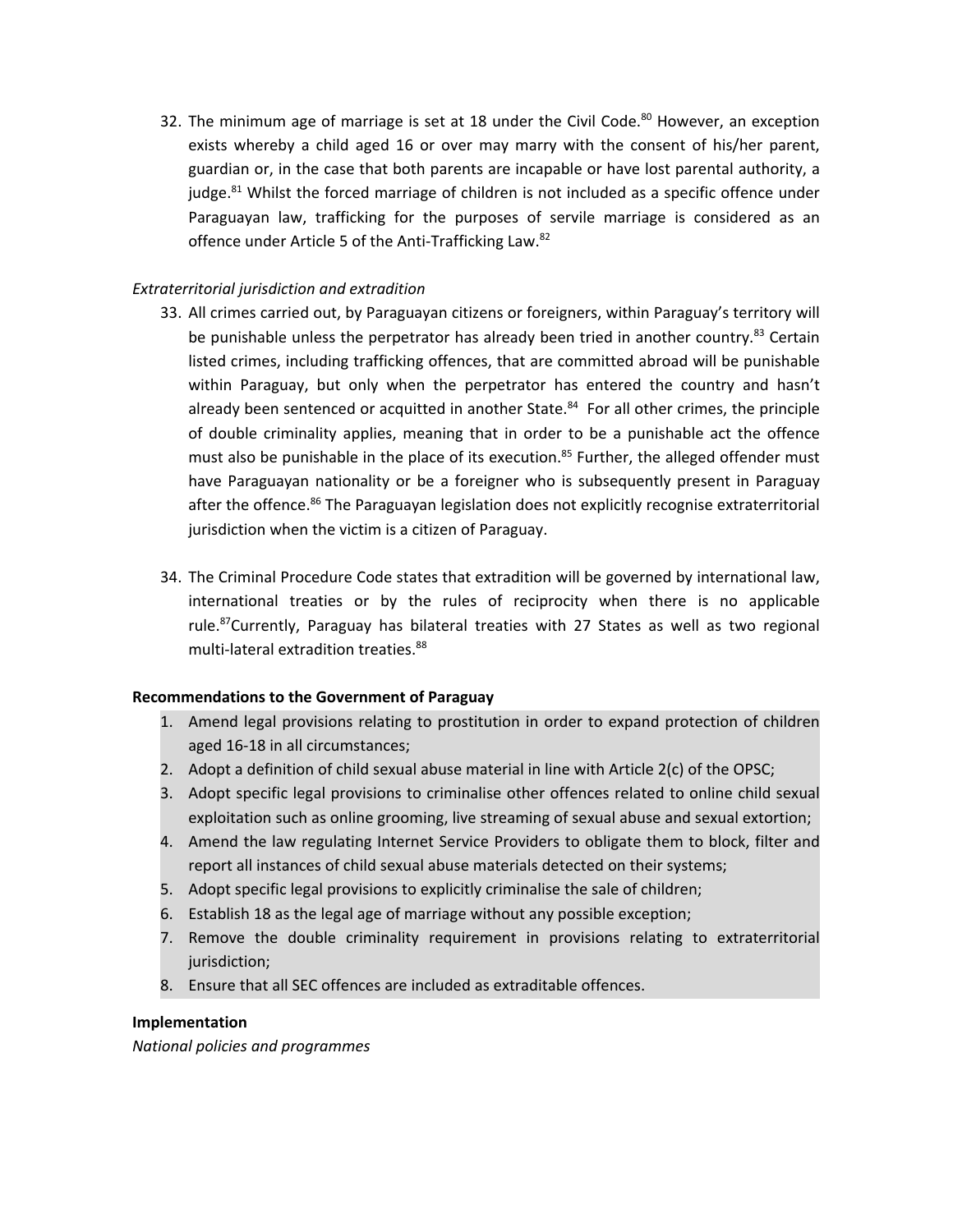- 35. The main policy aimed at protecting the rights of children in Paraguay is the National Policy for Childhood and Adolescence 2014-2024.<sup>89</sup> It is in the framework of this policy that the National Plan for Childhood and Adolescence 2014-2018 and 2019-2024 have been developed.<sup>90</sup> The only mention to SEC that is contained under the National Plan 2014-2018 is the goal of elaborating and implementing <sup>a</sup> National Strategy for the Eradication of the Sexual Exploitation of Children.<sup>91</sup> The new edition of this plan is currently being formed.<sup>92</sup> In addition, although it was reported in the media in 2019 that the National Plan 2019-2024 had been put in place,<sup>93</sup> it has not been approved<sup>94</sup> and so it cannot be verified whether or not it contains goals or strategies related to SEC.
- 36. The National Strategy for the Prevention and Eradication of Child Labour 2019-2024 contains the aim of strengthening rehabilitation centres for child victims of sexual exploitation and trafficking for sexual purposes.<sup>95</sup>The Strategy aims to increase the number of children receiving care in government programmes from 35 in 2015 to 200 in 2024.<sup>96</sup> As there have been no evaluation reports carried out on the Strategy thus far, progress towards this goal is unclear.
- 37. In collaboration with UNICEF, the Christian Children'<sup>s</sup> Fund Canada and Aldeas Infantiles SOS Paraguay, the government has elaborated the Plan on Protection of Children against all forms of Violence and Abuse.<sup>97</sup> The Plan contains the aim of ensuring that 100% of cases of exploitation, violence and trafficking of children are attended by 2021.<sup>98</sup> As there have been no evaluation reports carried out on this plan, it is unclear what progress has been made in relation to this goal.
- 38. The National Council for Children and Adolescents is the body responsible for forming, supervising and evaluating plans and policies related to children's rights.<sup>99</sup> The Council is made up of <sup>a</sup> number of different governmental departments, including, among others, the National Secretariat for Children and Adolescents and the Public Ministry.<sup>100</sup>

#### **Recommendations to the Government of Paraguay**

- 9. Ensure that the new edition of the National Strategy for the Eradication of the Sexual Exploitation of Children integrates all manifestations of sexual exploitation of children;
- 10. Ensure accountability by carrying out and making publicly available evaluation reports for all plans and strategies related to the protection of children.

#### **Prevention, awareness and education**

39. The Code for Children and Adolescents grants all children the right to be protected from all forms of exploitation and performance of any activity that may be dangerous or harmful to their health and development.<sup>101</sup> Further, the Code prohibits the use of the child in any sexual commerce activities or in the elaboration, production or distribution of pornographic materials. 102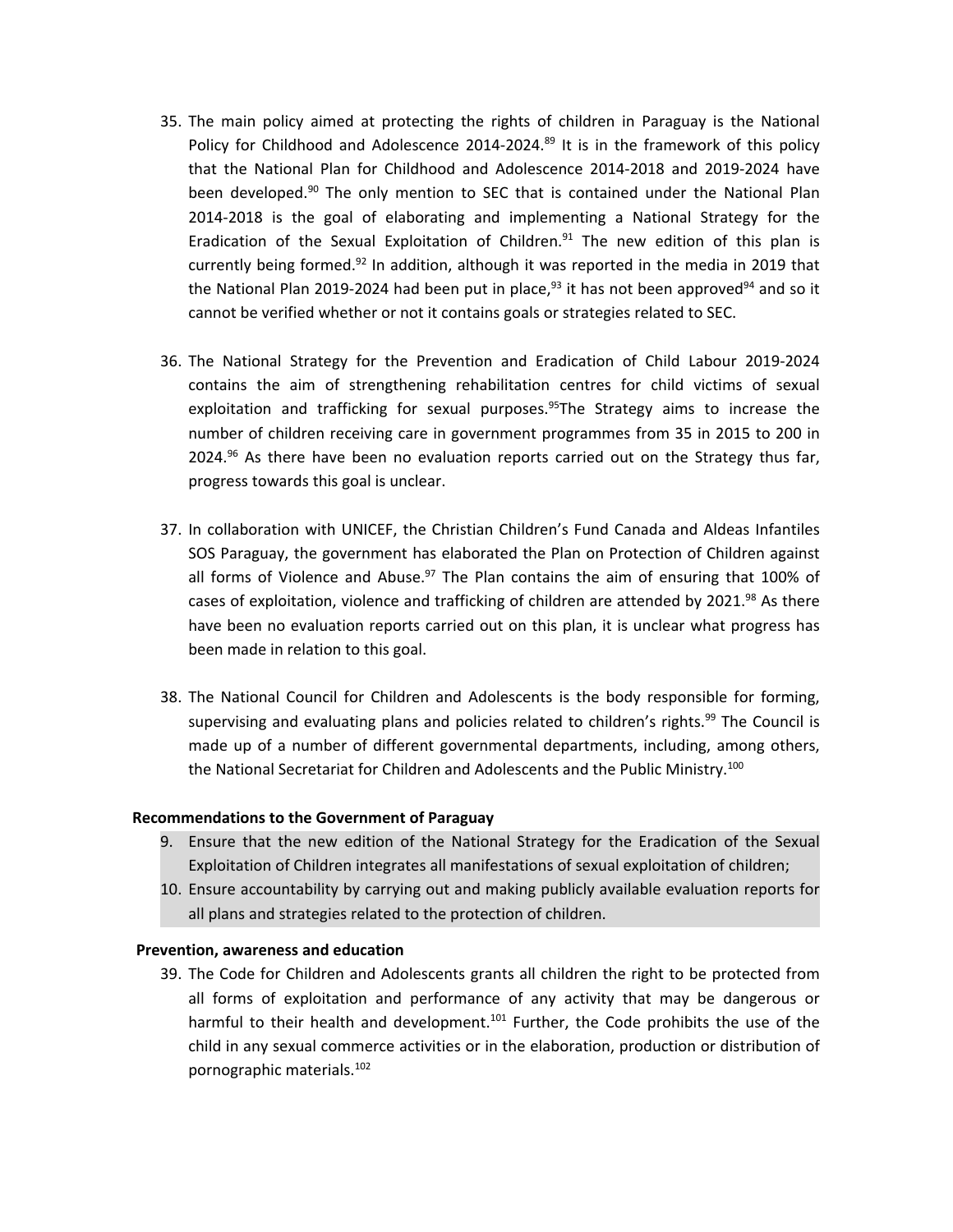- 40. In 2020, the Government of Paraguay enacted <sup>a</sup> law creating <sup>a</sup> register for those convicted of sexual crimes against children.<sup>103</sup> The Law also creates an obligation for all entities working with children to request proof from their workers that they do not appear in said register.<sup>104</sup> The register will also include a gene bank that stores the forensic information of all those convicted of sexual crimes against children.<sup>105</sup> However, nothing indicates that the authorities enforce international travel restrictions on nationals that were convicted of sexual offences against children, nor that they consistently deny entry to foreign child sex offenders.
- 41. In 2019, the government of Paraguay, in collaboration with various NGOs, launched the campaign 'We are all responsible" in order to raise awareness of child sexual abuse and to promote the reporting of such offences.<sup>106</sup> Further, in 2015, the government launched a campaign against the sexual exploitation of children in travel and tourism. Activities under the campaign included awareness raising materials in taxis, hotels and tourist establishments, information leaflets for tourists, information talks for the public and private sector on the prevention of child sexual exploitation and <sup>a</sup> 30 second video to be shown on land and air transport.<sup>107</sup>
- 42. The Government, through its Connect Safe campaign, has produced <sup>a</sup> number of different awareness raising activities on online safety, grooming, sexting and online sexual exploitation of children.<sup>108</sup>
- 43. In terms of trafficking, the Government launched the campaign 'May your dreams not become nightmares´ in 2019. Although this campaign targets trafficking in general and not only children, it lists forced prostitution, sexual exploitation of children, child sexual abuse material, sexual exploitation of children in travel and tourism and forced marriage as purposes of trafficking. 109

#### **Recommendations to the Government of Paraguay**

- 11. Allocate enough funding to raise public awareness about all manifestations of sexual exploitation of children, specifically among vulnerable groups, citizens and visitors;
- 12. Invest in child empowering prevention programmes to address the root causes and multiple vulnerabilities that place children, families and communities at risk;
- 13. Enforce restrictions on the movement of nationals who have been convicted of sexual offences against children and enable authorities to deny access to foreign child sex offenders;
- 14. Establish government-regulated child protection standards for the tourism industry and take the appropriate steps to sensitise and involve local companies in the fight against sexual exploitation of children in general and the sexual exploitation of children in travel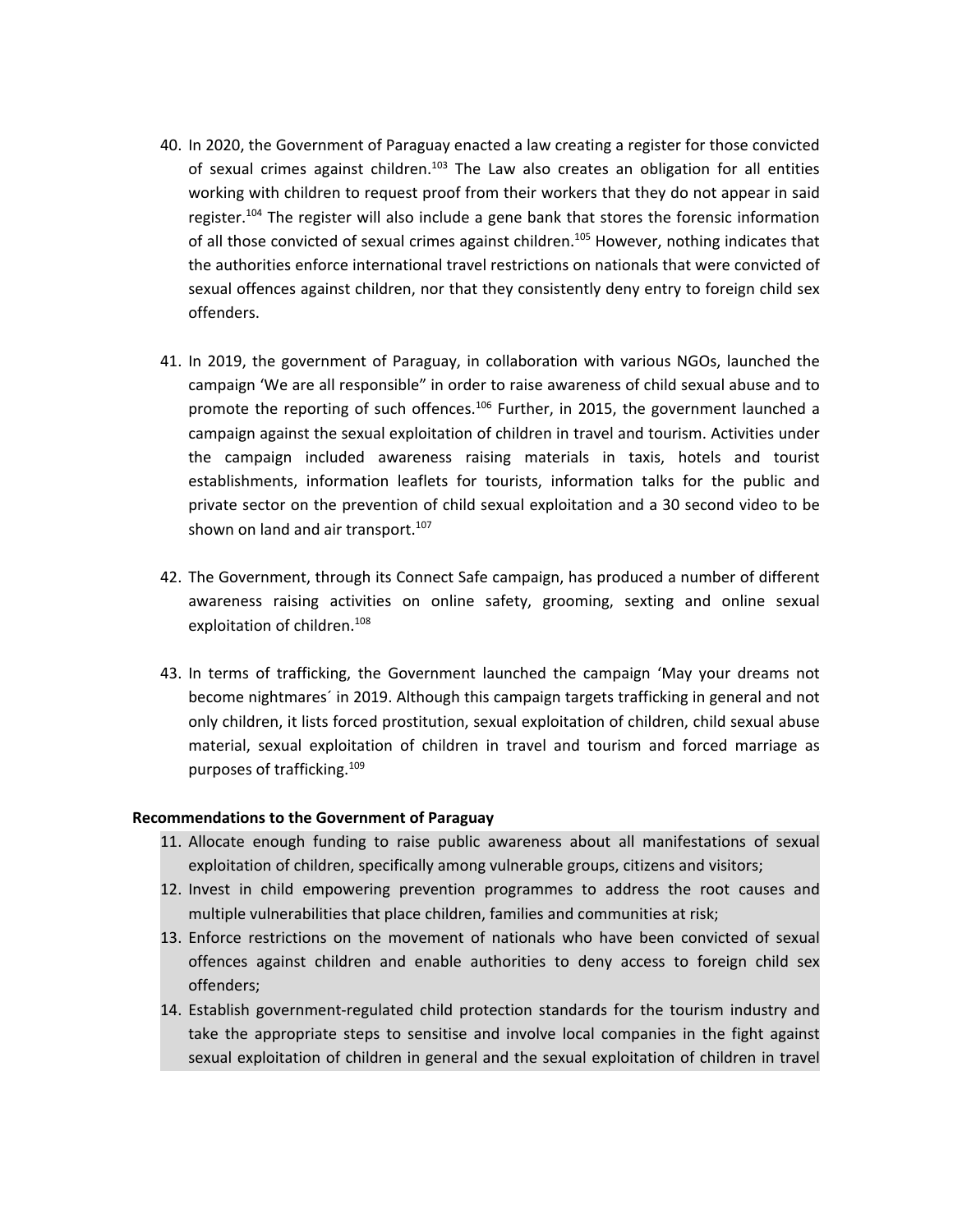and tourism in particular.

#### **Protection**

*Measures taken by the GoP to protect the rights and interests of child victims*

*National complaint mechanisms*

- 44. Criminal procedure may be initiated at the request of the child, their parents or guardians, the Office of the Ombudsman for Children or the Public Ministry.<sup>110</sup> They may also be initiated ex officio by the judge. $^{111}$
- 45. The Code for Children and Adolescents imposes an obligation to report any violation of the rights of children.<sup>112</sup> Whilst this obligation applies to everyone, the Code stresses a particular obligation on all those who work directly with children.<sup>113</sup> These reports must be made to <sup>a</sup> Municipal Department for the Rights of the Child and Adolescent or to the Public Ministry, who will then then refer the case to the relevant judicial authority, where necessary.<sup>114</sup>
- 46. Child victims of SEC may use the 147 line to report offences or access psychological, social and legal support. Whilst the line deals with all types of abuse and mistreatment of children and not only with SEC, it is exclusively for children.<sup>115</sup>The most recent and publicly available statistics show that the line received 22,000 calls in 2017, 2000 of which were related to sexual abuse.<sup>116</sup>In addition, the Public Ministry has an online reporting portal for crimes related to trafficking or the sexual exploitation of children.<sup>117</sup> In the course of this research it has not been possible to access statistics related to this portal and so it cannot be verified whether it has been widely used to report instances of SEC.

## *Child sensitive justice*

- 47. The Code for Children and Adolescent states that any measure taken in regards to children will be based on their best interests.<sup>118</sup>The Code also provides for support measures to be given in children in need of protection, including, among other things, medical and psychological assistance and alternative care and living arrangements.<sup>119</sup>Further, the Code provides for the creation of specialised children's courts,<sup>120</sup> which should have the requisite knowledge of all rights granted to children.<sup>121</sup>Finally, the child's right to privacy is protected with <sup>a</sup> prohibition on the publishing of any data relating to the child victim or accused.<sup>122</sup>
- 48. Under the Criminal Procedure Code the court may decide to hold part of or the whole hearing in private when a minor is involved.<sup>123</sup>Furthermore, any interrogation of a child will be carried out by the Judge who may avail of the assistance of family members or an expert in psychology or behavioural science.<sup>124</sup>Any child under 14 may choose not to give testimony.<sup>125</sup>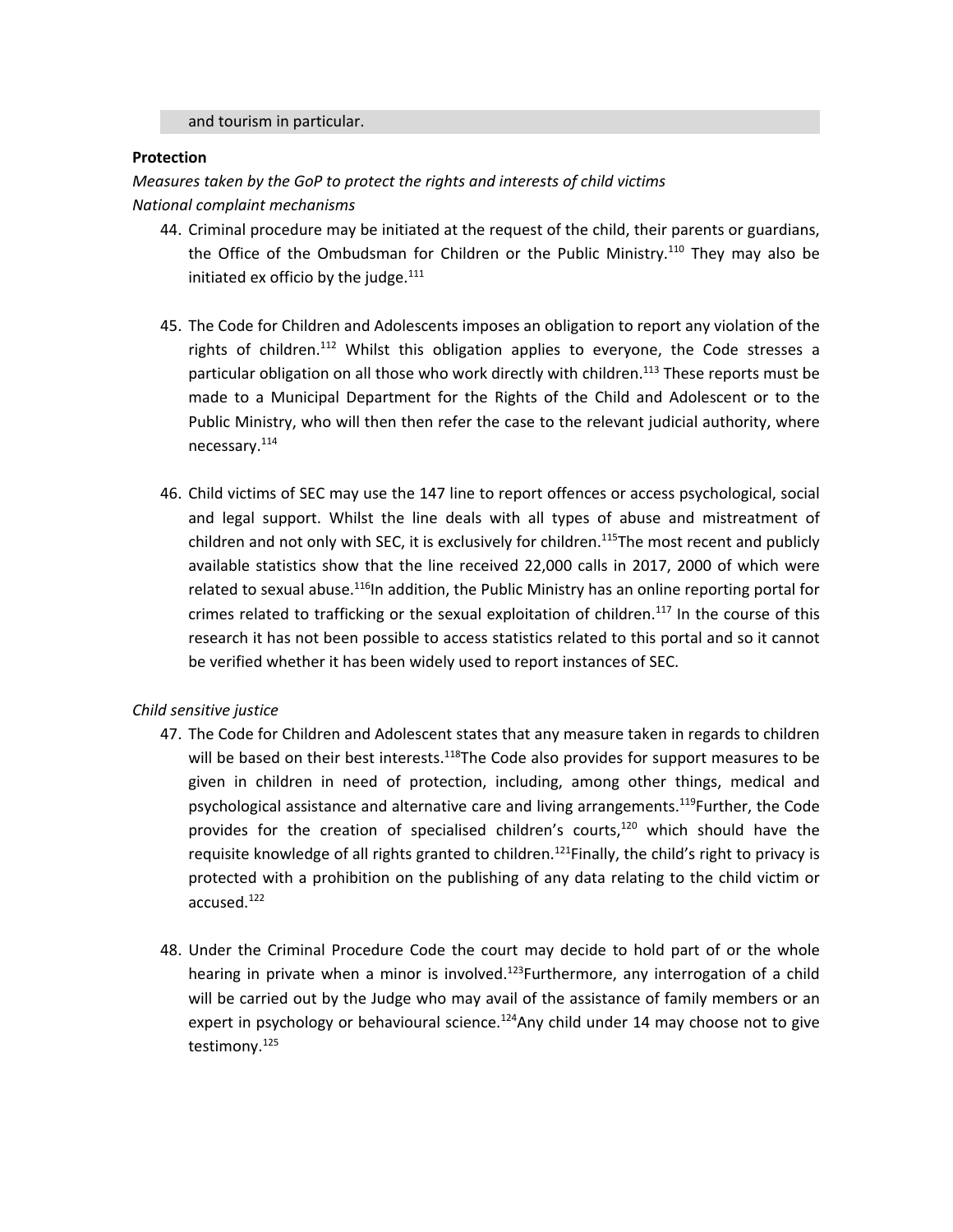- 49. Under Law 4083, which creates <sup>a</sup> programme of assistance and protection for victims and witnesses in criminal procedures, victims and witnesses are guaranteed psychological, medical and legal assistance.<sup>126</sup> Moreover, the Law guarantees protective security measures where necessary as well as temporary accommodation with food, transport and health care provided for.<sup>127</sup> Child victims of sexual crimes are listed as especially vulnerable victims who should be afforded special attention.<sup>128</sup>
- 50. Child victims of SEC may also make use of the ´Gessel Chamber´, an entity designed to prevent re-victimisation through providing <sup>a</sup> child friendly interview space, capacity for recorded interviews that can be used as evidence in judicial processes.<sup>129</sup>

#### *Access to recovery and reintegration*

- 51. Child victims of SEC have <sup>a</sup> right to recovery and reintegration services, to be protected from revictimisation and to be protected from all dangers arising from their status as <sup>a</sup> victim of sexual abuse, as provided for by Law 6202. 130
- 52. The Victim Assistance Centre, operated by the Public Ministry, offers attention to child victims of SEC. The Centre has thirty three offices around the country and offers access to psychologists and social workers.<sup>131</sup> However, this service is focused mainly on providing assistance throughout the criminal process and offers help to all vulnerable victims, not only victims of SEC.<sup>132</sup>
- 53. In 2019 <sup>a</sup> specialised centre for girl victims of exploitation was opened in San Lorenzo, with the capacity to house up to 12 children and adolescents.<sup>133</sup> However, this centre has never been utilised and remains empty.<sup>134</sup> In addition, the organisation Las Hermanas del BuenPastor run <sup>a</sup> centre for children under an agreement with the Ministry for Children and Adolescents.<sup>135</sup> Overall, there are a worrying lack of adequate recovery and reintegration services operating within Paraguay, with much of the help available focusing on offering assistance and protection throughout the criminal process.

## *Access to compensation*

54. Under Law 6202 it is stated that child victims of sexual abuse have the right to all forms of reparation, including full compensation that must be easily accessible and adapted to children.<sup>136</sup> The Code of Criminal Procedure provides that during sentencing a judge may order compensation to be paid to the victim for damages caused.<sup>137</sup> Victims may also file a civil action in order to claim compensation.<sup>138</sup>Additionally, under the Anti-Trafficking Law, victims may be granted compensation for, among other things, all medical or psychological treatment, rehabilitation costs, legal costs and all non-material costs resulting from physical, psychological or emotional suffering. 139 There are no State managed funds through which child victims of SEC may claim compensation. In the course of this research it has not been possible to verify whether victims of SEC have been able to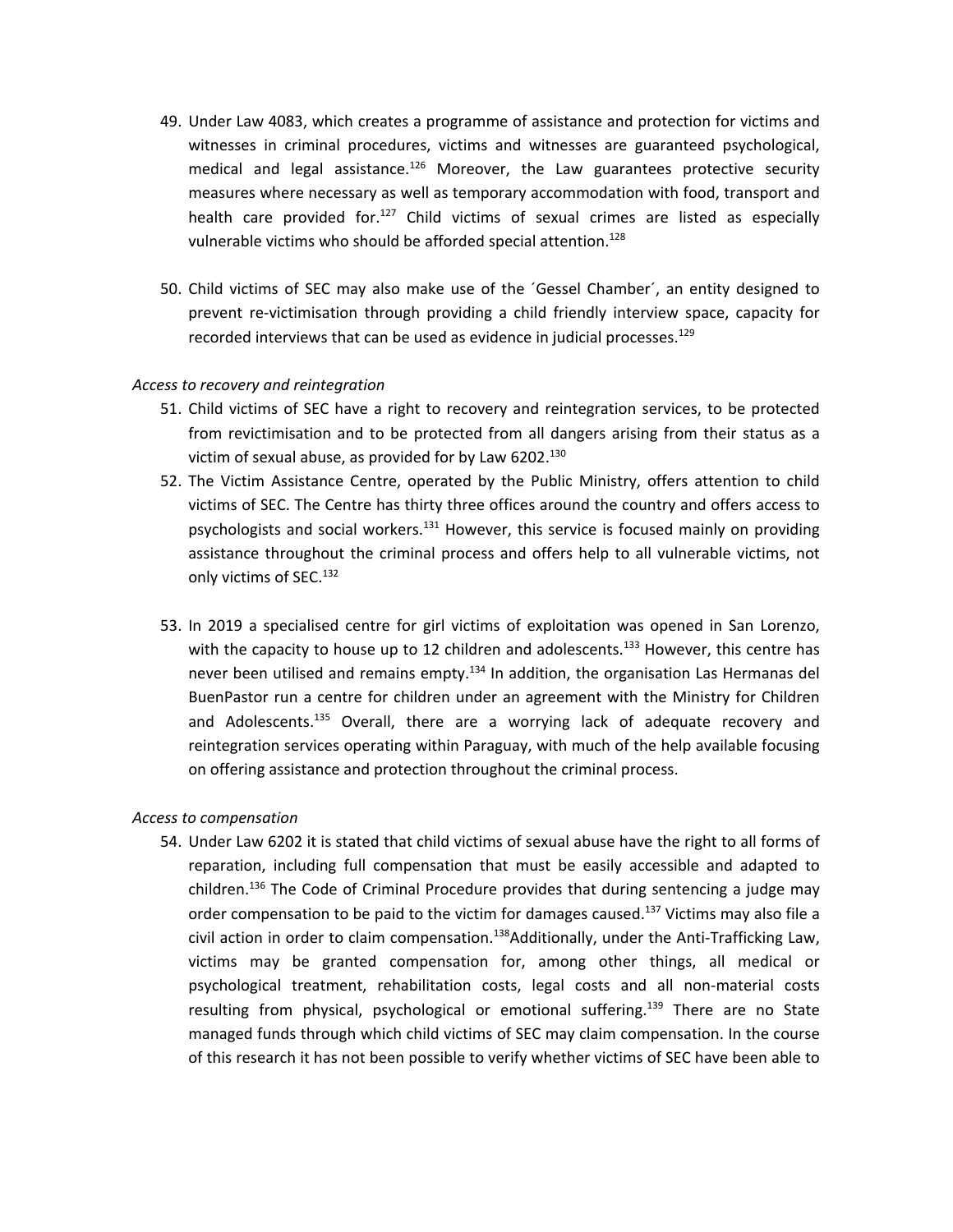effectively access compensation.

#### **Recommendations to the Government of Paraguay**

- 15. Ensure that enough shelters for children victims of sexual exploitation are available, properly funded, staffed by well-trained personnel and able to offer integrated services (psychological, legal, medical, etc.);
- 16. Increase victim identification efforts, notably by providing adapted training to public servants, law enforcement officers, immigration agents and health care workers;
- 17. Make sure that all victims of sexual exploitation of children benefit from the legal protections given under the legislation pertaining to child sensitive justice;
- 18. Ensure that law enforcement agencies have the funds, resources and skills to identify, investigate and respond to sexual exploitation of children and are able to use adapted protocols when dealing with child victims of sexual exploitation;
- 19. Develop <sup>a</sup> comprehensive national database on sexual exploitation to monitor progress on child protection, and ensure that information is shared with child rights organisations
- 20. Ensure that all victims of sexual exploitation of children have effective access to adequate levels of compensation.

20 *Ibid*.

<sup>1</sup> *See* Human Rights Council. (2016). UPR of Paraguay– Second Cycle – Thematic List of [Recommendations.](http://lib.ohchr.org/HRBodies/UPR/Documents/session24/PY/UPR24_Paraguay_recommendations.docx)

<sup>&</sup>lt;sup>2</sup> Human Rights Council. (2016). Report of the Working Group on the Universal Periodic Review: [Paraguay.](http://daccess-ods.un.org/access.nsf/Get?Open&DS=A/HRC/32/9&Lang=E) A/HRC/32/9 12th April 2016 Recommendations 102.2, 105.1, 102.77, 102.91, 102.12, 102.83, 102.87, 102.81, 102.92, 102.101.

<sup>3</sup> *Ibid.,* Recommendations 102.77, 102.83, 102.87, 102.81, 102.92.

<sup>4</sup> *Ibid.*, Recommendations 102.2, 105.1.

<sup>5</sup> *Ibid.,* Recommendations 102.12, 102.101.

<sup>6</sup> *Ibid.,* Recommendation 102.91.

<sup>&</sup>lt;sup>7</sup> In line with the recently and widely adopted Terminology Guidelines, ECPAT prefers the term "exploitation" of children in prostitution" instead of "child prostitution." ECPAT International (2016). [Terminology](http://luxembourgguidelines.org/english-version/) Guidelines for the Protection of Children from Sexual [Exploitation](http://luxembourgguidelines.org/english-version/) and Sexual Abuse, Adopted by the Interagency Working Group in [Luxembourg,](http://luxembourgguidelines.org/english-version/) 28 January 2016, 29. Bangkok: ECPAT.

<sup>&</sup>lt;sup>8</sup> In line with the recently and widely adopted Terminology Guidelines, ECPAT prefers the term "child sexual exploitation material" or "child sexual abuse material" instead of "child pornography." Ibid., 39. 9 *Ibid.*, 54.

<sup>&</sup>lt;sup>10</sup> World Factbook. (n,d). [Paraguay.](https://www.cia.gov/library/publications/the-world-factbook/geos/pa.html)

<sup>11</sup> *Ibid.*

<sup>&</sup>lt;sup>12</sup> UNICEF. (2019). The State of the World's Children 2019. [Children,](https://www.unicef.org/media/63016/file/SOWC-2019.pdf) Food and Nutrition: Growing well in a [changing](https://www.unicef.org/media/63016/file/SOWC-2019.pdf) world. UNICEF, New York. 194.

<sup>&</sup>lt;sup>13</sup> The World Bank. (n,d). Country Overview: [Paraguay](https://www.worldbank.org/en/country/paraguay/overview).

<sup>14</sup> *Ibid*.

<sup>15</sup> World Bank. (2018). Gross domestic [product](https://databank.worldbank.org/data/download/GDP.pdf) 2018.

<sup>&</sup>lt;sup>16</sup> United Nations [Development](http://hdr.undp.org/sites/all/themes/hdr_theme/country-notes/PRY.pdf) Programme. (2019). Human Development Report: Paraguay.

<sup>&</sup>lt;sup>17</sup> UNICEF. (2019). Country Office Annual Report: [Paraguay](https://www.unicef.org/about/annualreport/files/Paraguay-2019-COAR.pdf).

<sup>18</sup> *Ibid.*

<sup>&</sup>lt;sup>19</sup> NPY. (2020). <u>La mitad de los niños [abusados](https://npy.com.py/2020/05/la-mitad-de-los-ninos-abusados-este-2020-tienen-entre-10-a-13-anos/) este 2020 tienen entre 10 a 13 años.</u>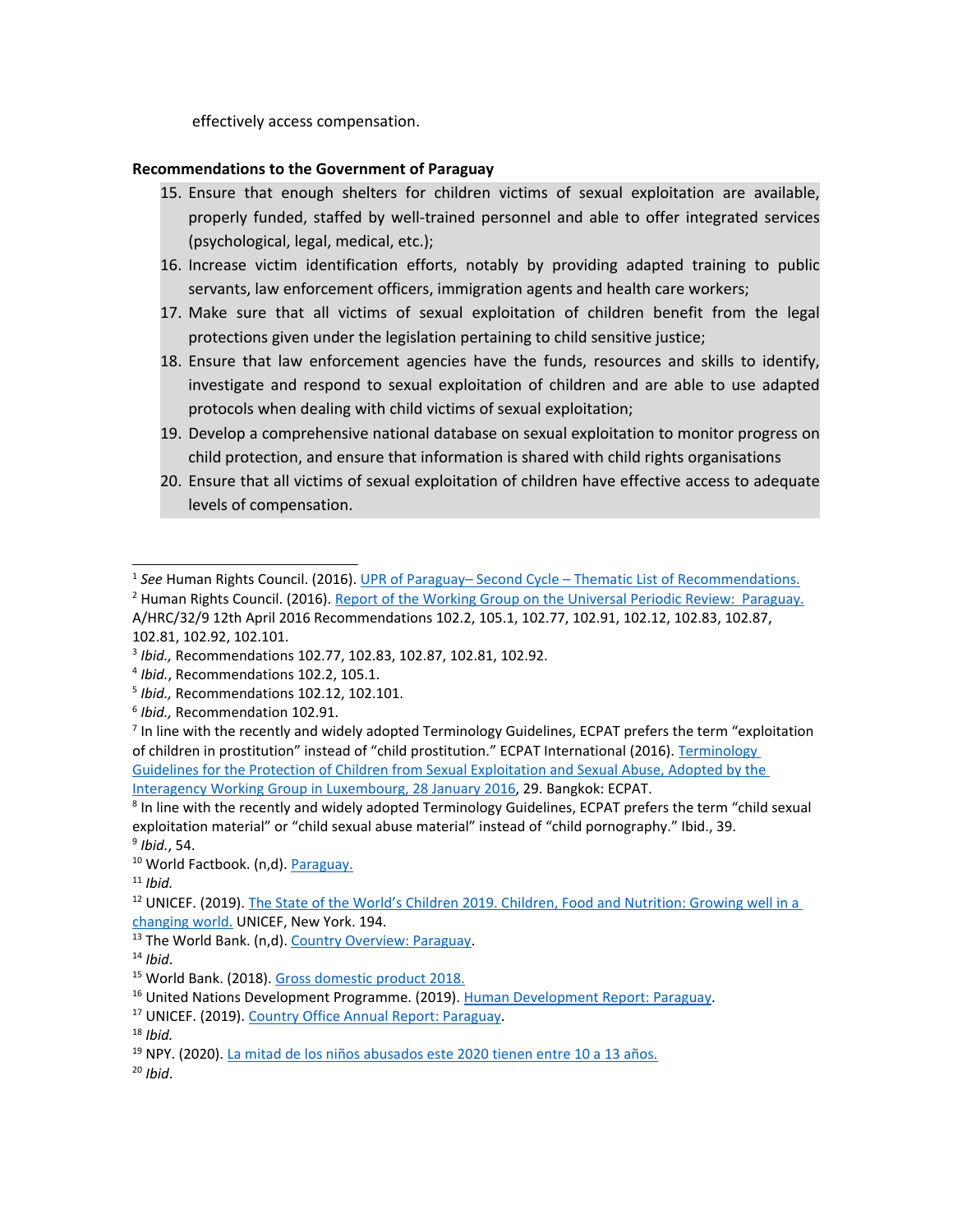- <sup>23</sup> ECPAT International. (2018). Trends in online child sexual abuse [materials](https://www.ecpat.org/wp-content/uploads/2018/07/ECPAT-International-Report-Trends-in-Online-Child-Sexual-Abuse-Material-2018.pdf). Bangkok : ECPAT International.
- <sup>24</sup> UNICEF. (n,d). <u>A mi no me va a [pasar.](https://www.conectateseguro.gov.py/wp-content/uploads/2018/01/2_A_mi_no_me_va_a_pasar_Investigacion_2016.pdf)</u> 39.

25 *Ibid.,* 48.

26 *Ibid.,* 72.

27 *Ibid.,* 64.

28 *Ibid.*, 79.

<sup>29</sup> La Nacion. (2020). Pornografía infantil: [Consumidores,](https://www.lanacion.com.py/pais/2020/03/09/pornografia-infantil-consumidores-potenciales-abusadores/) potenciales abusadores.

<sup>30</sup> HOY. (2020). Cada semana hay 100 nuevos reportes de [pornografía](https://www.hoy.com.py/nacionales/cada-semana-hay-100-nuevos-reportes-de-pornografia-infantil-en-paraguay) infantil en Paraguay.

<sup>31</sup> UNICEF. (2019). Country Office Annual Report: [Paraguay](https://www.unicef.org/about/annualreport/files/Paraguay-2019-COAR.pdf).

<sup>32</sup> Republic of Paraguay. (2011). Magnitud y [características](https://www.dgeec.gov.py/Publicaciones/Biblioteca/eana2011/Magnitud%20y%20caracteristicas%20del%20trabajo%20infantil%20y%20adolescente%20en%20el%20Paraguay.pdf) del trabajo infantil y adolescente en el Paraguay. 14.

33 *Ibid.,* 76.

<sup>34</sup> Global Infancia. (2010). <u>Tan sola y tan [lejos](https://studylib.es/doc/7055346/tan-sola-y-tan-lejos-de-casa) de casa.</u>

<sup>35</sup> Republic of Paraguay. (2017). [Coordinacion](https://informacionpublica.paraguay.gov.py/public/1207482-InformeRtaaConsultaCiudadanaN5029pdf-InformeRtaaConsultaCiudadanaN5029.pdf) de Erradicacion de Trabajo Infantil y Proteccion del Trabajo [Adolescente.](https://informacionpublica.paraguay.gov.py/public/1207482-InformeRtaaConsultaCiudadanaN5029pdf-InformeRtaaConsultaCiudadanaN5029.pdf)

- <sup>36</sup> UNICEF. (2014). <u>Situación del Derecho a la Protección Infantil y [Adolescentre](https://www.unicef.org/paraguay/sites/unicef.org.paraguay/files/2019-02/py_derecho_proteccion_1.pdf) en Paraguay</u>. 58.
- <sup>37</sup> Grupo Luna Nueva. (2011). La trata interna de niñas, niños y adolescentes con fines de [explotación](http://www.vuelalibre.info/wp-content/uploads/2019/04/2_Informe_trata-interna-1.pdf) sexual. 38 *Ibid.*
- <sup>39</sup> Republic of Paraguay. (n,d). <u>Más del 70% de las víctimas de trata son [mujeres](http://www.mujer.gov.py/index.php/noticias/mas-del-70-de-las-victimas-de-trata-son-mujeres-y-ninas?fbclid=IwAR3a_73_tz_IuC6hPQ4Cj97FoVDLo9hdp_ArnwHhtHWxmf4udIzxyfEV694) y niñas</u>.

40 *Ibid.*

- <sup>41</sup> Republic of Paraguay. (n,d). Turismo [Receptor](http://www.observatur.gov.py/application/files/1315/8401/3728/Turismo_Receptor_2019_-_Preliminar.jpg) 2019.
- <sup>42</sup> ECPAT International. (2016). <u>Offenders on the Move: Global Study on Sexual [Exploitation](https://www.ecpat.org/wp-content/uploads/2019/06/Offenders-on-the-move-Global-Study-on-the-Sexual-Exploitation-of-Children-in-Travel-and-Tourism.pdf) of Children in</u> Travel and [Tourism.](https://www.ecpat.org/wp-content/uploads/2019/06/Offenders-on-the-move-Global-Study-on-the-Sexual-Exploitation-of-Children-in-Travel-and-Tourism.pdf) Bangkok : ECPAT International.

<sup>43</sup> The Code. (n.d). <u>[Members](http://www.thecode.org/who-have-signed/members/) of the Code.</u>

<sup>44</sup> UNICEF. (2019). <u>The State of the World's Children 2019. [Children,](https://www.unicef.org/media/63016/file/SOWC-2019.pdf) Food and Nutrition: Growing well in a</u> *[changing](https://www.unicef.org/media/63016/file/SOWC-2019.pdf) world.* UNICEF, New York. 234.

<sup>45</sup> UNFPA. (2020). <u>Prácticas nocivas como las uniones [tempranas](https://paraguay.unfpa.org/es/news/pr%C3%A1cticas-nocivas-como-las-uniones-tempranas-siguen-afectando-mujeres-y-ni%C3%B1as-e-impiden-la) siguen afectando a mujeres y niñas e</u>

impiden la igualdad en el [Paraguay](https://paraguay.unfpa.org/es/news/pr%C3%A1cticas-nocivas-como-las-uniones-tempranas-siguen-afectando-mujeres-y-ni%C3%B1as-e-impiden-la) y en el mundo.

46 *Ibid.*

<sup>47</sup> Republic of Paraguay. (2016). Encuesta de Indicadores Múltiples por [Conglomerados](https://mics-surveys-prod.s3.amazonaws.com/MICS5/Latin%20America%20and%20Caribbean/Paraguay/2016/Final/Paraguay%202016%20MICS_Spanish.pdf). 191.

48 *Ibid*.

49 *Ibid.*

<sup>50</sup> Republic of Paraguay. (2003). Law [2169.](https://www.bacn.gov.py/leyes-paraguayas/4845/establece-la-mayoria-de-edad#:~:text=Art%C3%ADculo%201%C2%B0.,%E2%80%9CArt.&text=Este%20C%C3%B3digo%20reputa%20plenamente%20capaz,haya%20sido%20declarado%20incapaz%20judicialmente%E2%80%9D.)

<sup>51</sup> Republic of Paraguay. (1997). <u>[Penal](https://www.bacn.gov.py/leyes-paraguayas/3497/codigo-penal) Code</u> as modified by Law [3440/2008](https://www.bacn.gov.py/leyes-paraguayas/3485/ley-n-3440-modifica-varias-disposiciones-de-la-ley-n-116097-codigo-penal). Article 135.

52 *Ibid.*

- 53 *Ibid.*
- 54 *Ibid.,* Article 137.
- 55 *Ibid.,* Article 138.
- 56 *Ibid.,* Article 139

57 *Ibid.*

- 58 *Ibid.*
- 59 *Ibid.*

<sup>60</sup> Republic of Paraguay. (2012). Law 4788 Anti [Trafficking](https://www.bacn.gov.py/leyes-paraguayas/3158/ley-n-4788-integral-contra-la-trata-de-personas) Law. Article 5

- 61 *Ibid.,* Article 4
- 62 *Ibid.,* Article 6 -7.
- <sup>63</sup> Republic of Paraguay. (1997). <u>[Penal](https://www.bacn.gov.py/leyes-paraguayas/3497/codigo-penal) Code</u>. Article 226.
- 64 *Ibid.,* Articles 27 and 67.
- <sup>65</sup> Republic of Paraguay. (2006). Law [2861/2006](http://www.oas.org/juridico/spanish/cyb_par_ley_2861_2006.pdf). Article 1.

<sup>&</sup>lt;sup>21</sup> ITU. (n,d). Mobile cellular [subscriptions](https://www.itu.int/net4/ITU-D/icteye/#/topics/1002) per 100 inhabitants.

<sup>&</sup>lt;sup>22</sup> ITU. (n,d). <u>[Individuals](https://www.itu.int/net4/ITU-D/icteye/#/topics/2001) using the Internet</u>.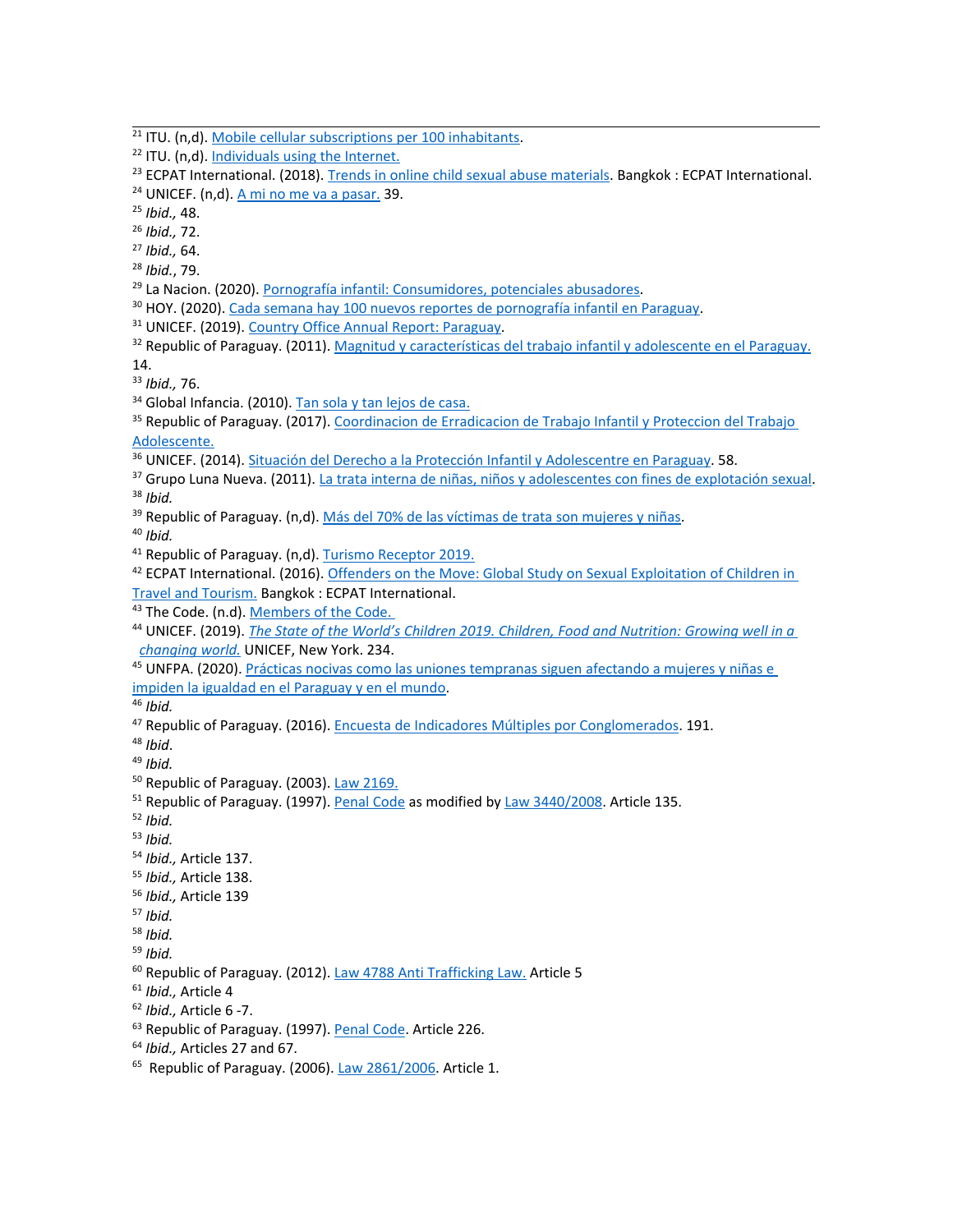66 *Ibid*., Article 2. 67 *Ibid.,* Article 3. 68 *Ibid.,* Artcile 6. 69 *Ibid.,* Article 4. <sup>70</sup> Republic of Paraguay. (1997). [Penal](https://www.bacn.gov.py/leyes-paraguayas/3497/codigo-penal) Code as modified by Law [3440/2008](https://www.bacn.gov.py/leyes-paraguayas/3485/ley-n-3440-modifica-varias-disposiciones-de-la-ley-n-116097-codigo-penal). Article 135. <sup>71</sup> Republic of Paraguay. (2006). Law [2861/2006](http://www.oas.org/juridico/spanish/cyb_par_ley_2861_2006.pdf). Article 7. <sup>72</sup> Republic of Paraguay. (2016). Law [5653.](https://www.bacn.gov.py/leyes-paraguayas/5167/ley-n-5653-proteccion-de-ninos-ninas-y-adolescentes-contra-contenidos-nocivos-de-internet) Article 3. <sup>73</sup> Republic of Paraguay. (2012). Law 4788 Anti [Trafficking](https://www.bacn.gov.py/leyes-paraguayas/3158/ley-n-4788-integral-contra-la-trata-de-personas) Law. Article 5. 74 *Ibid.* 75 *Ibid.,* Article 8. 76 *Ibid.,* Article 14. 77 *Ibid.,* Article 6. 78 *Ibid.* Article 3. <sup>79</sup> Republic of Paraguay. (2005). [Tourism](https://www.senatur.gov.py/application/files/2214/7921/9098/Ley_2828-2005_del_Turismo.pdf) Law. Article 39. <sup>80</sup> Republic of Paraguay. (2015). Law [5419/2015.](https://www.bacn.gov.py/leyes-paraguayas/4409/ley-n-5419-modifica-los-articulos-17-y-20-de-la-ley-n-192-de-reforma-parcial-del-codigo-civil) Article 1.  $^{81}$  Ibid. <sup>82</sup> Republic of Paraguay. (2012). Law 4788 Anti [Trafficking](https://www.bacn.gov.py/leyes-paraguayas/3158/ley-n-4788-integral-contra-la-trata-de-personas) Law. Article 5. <sup>83</sup> Republic of Paraguay. (1997). <u>[Penal](https://www.bacn.gov.py/leyes-paraguayas/3497/codigo-penal) Code</u>. Article 6. 84 *Ibid.,* Article 8. 85 *Ibid.,* Article 9 86 *Ibid.* <sup>87</sup> Republic of Paraguay. (1998). <u>Code of Criminal [Procedure.](https://www.bacn.gov.py/leyes-paraguayas/203/ley-n-1286-codigo-procesal-penal)</u> Article 147. <sup>88</sup> Republic of Paraguay. (n,d). [Tratados](https://www.mre.gov.py/tratados/public_web/tratados.aspx). <sup>89</sup> Republic of Paraguay. (2014). <u>Política Nacional de Niñez y [Adolescencia.](http://www.minna.gov.py/archivos/documentos/Manual%20POLNA%20-%20PNA_f93r3s8t.pdf)</u> <sup>90</sup> Ibid. <sup>91</sup> Republic of Paraguay. (2014). <u>Plan Nacional de Niñez y [Adolescencia](http://www.minna.gov.py/archivos/documentos/Manual%20POLNA%20-%20PNA_f93r3s8t.pdf)</u>. 38. <sup>92</sup> Grupo Luna Nueva. (August, 2020). Personal Communication. <sup>93</sup> La Nacion. (2019). <u>Presentan "Plan Nacional de Niñez y [Adolescencia](https://www.lanacion.com.py/pais/2019/12/12/presentan-plan-nacional-de-ninez-y-adolescencia-2019-2024/) 2019-2024".</u> <sup>94</sup> Grupo Luna Nueva. (August, 2020). Personal Communication. <sup>95</sup> Republic of Paraguay. (2019). <u>Estrategia Nacional de Prevención y [Erradicación](https://www.mtess.gov.py/application/files/9715/6926/1549/Estrategia_Nacional_-_para_impresion.pdf) del Trabajo Infantil y</u> Protección del Trabajo [Adolescente](https://www.mtess.gov.py/application/files/9715/6926/1549/Estrategia_Nacional_-_para_impresion.pdf) en el Paraguay. 32. <sup>96</sup> Ibid., 39. <sup>9797</sup> Republic of [Paraguay](https://violenceagainstchildren.un.org/sites/violenceagainstchildren.un.org/files/regions/paraguay_global_partnership_-_plan_pais_imprimir.pdf). (n,d). <u>Paraguay y la Protección de la Niñez Contra el Abuso y Todas Formas de</u> [Violencia.](https://violenceagainstchildren.un.org/sites/violenceagainstchildren.un.org/files/regions/paraguay_global_partnership_-_plan_pais_imprimir.pdf) 98 *Ibid.,* 22. 99 Republic of Paraguay. (2001). Code for Children and [Adolescents](https://www.bacn.gov.py/leyes-paraguayas/5261/codigo-de-la-ninez-y-la-adolescencia). Article 43. 100 *Ibid.,* Article 42. 101 *Ibid.,* Article 25. 102 *Ibid.,* Article 31. <sup>103</sup> Republic of Paraguay. (2020). <u>Registro de agresores sexuales traerá un antes y un [después](http://www.diputados.gov.py/ww5/index.php/noticias/registro-de-agresores-sexuales-traera-un-antes-y-un-despues-en-materia-de-proteccion-menores) en materia de</u> [protección](http://www.diputados.gov.py/ww5/index.php/noticias/registro-de-agresores-sexuales-traera-un-antes-y-un-despues-en-materia-de-proteccion-menores) <sup>a</sup> menores. 104 *Ibid*. 105 *Ibid.* <sup>106</sup> Republic of Paraguay. (2020). <u>Con el llamado [#HacéTuParte](https://www.ip.gov.py/ip/lanzan-campana-de-lucha-contra-el-maltrato-y-abuso-infantil-y-adolescente-el-llamado-hacetuparte/) lanzan campaña de lucha contra el maltrato y</u> abuso infantil y [adolescente](https://www.ip.gov.py/ip/lanzan-campana-de-lucha-contra-el-maltrato-y-abuso-infantil-y-adolescente-el-llamado-hacetuparte/). <sup>107</sup> Republic of Paraguay. (n,d). Turismo [responsable.](https://www.senatur.gov.py/campanas/no-al-turismo-sexual) <sup>108</sup> Republic of Paraguay. (n,d). [Conectate](https://www.conectateseguro.gov.py/portada/) Seguro. <sup>109</sup> Republic of Paraguay. (n,d). <u>[Campaña](http://www.mujer.gov.py/index.php/campanas/campana-contra-la-trata-de-personas) contra la Trata de Personas.</u> <sup>110</sup> Republic of Paraguay. (2001). <u>Code for Children and [Adolescents](https://www.bacn.gov.py/leyes-paraguayas/5261/codigo-de-la-ninez-y-la-adolescencia)</u>. Article 167. 111 *Ibid.*